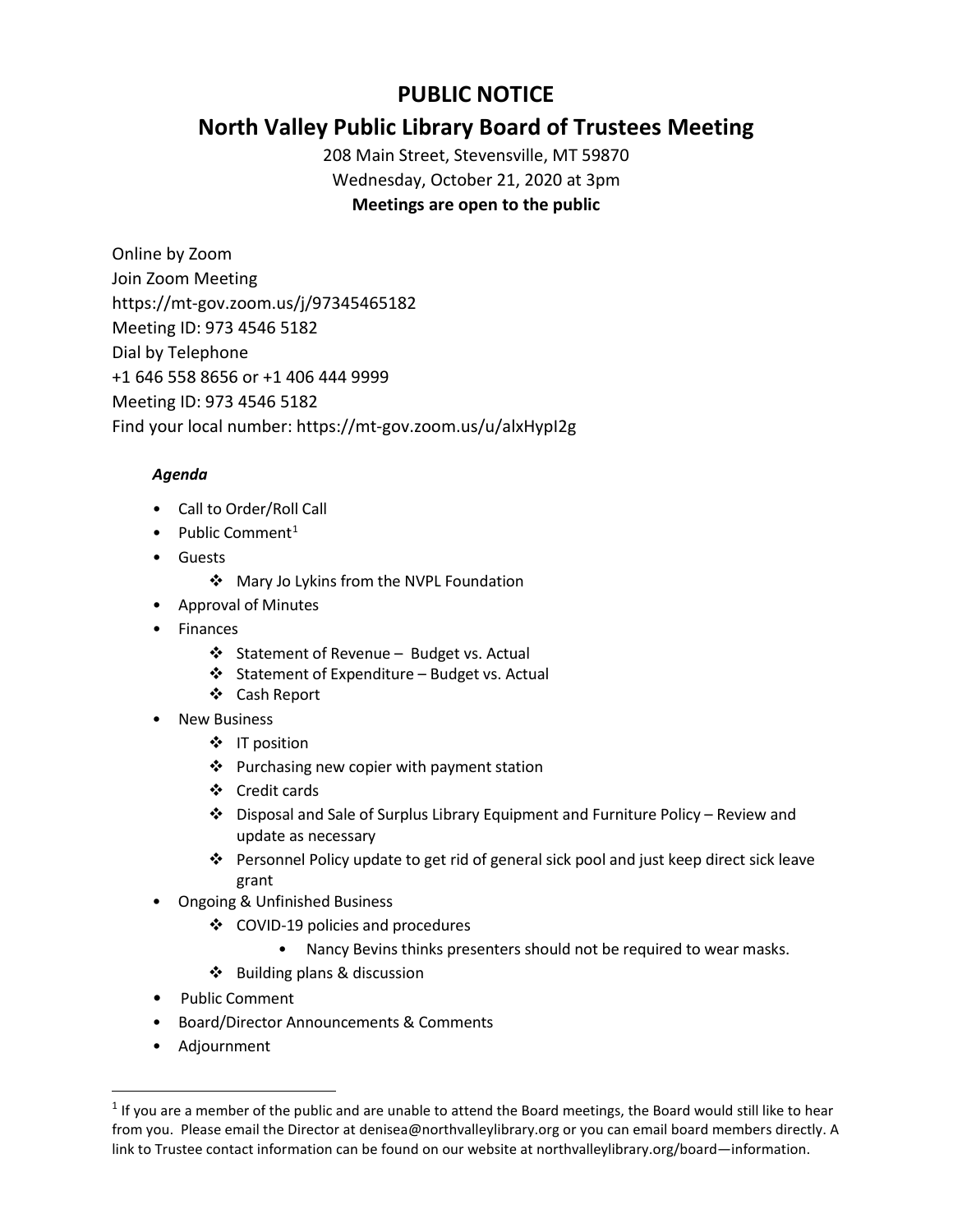## **North Valley Public Library**

Minutes Board of Trustees Meeting Wednesday, October 21, 2020 at 3 p.m.

## **CALL TO ORDER/ROLL CALL**

The meeting was called to order at 3:07 pm

## **BOARD MEMBERS PRESENT**

Victoria Howell, Chair Caitlin Dunn, Vice Chair Leon Theroux

**BOARD MEMBERS ABSENT** Kim Tiplady and Dianne Snedigar

**STAFF PRESENT** Denise Ard, Director and Melanie Carroll, Manager.

**HOST** Tracy Cook

**PUBLIC COMMENT** No public was present so there was no public comment.

**GUESTS** No guests

## **APPROVAL OF MINUTES**

Leon made a motion to approve the minutes for the September  $16<sup>th</sup>$  meeting. Caitlin seconded the motion. The motion passed unanimously.

## **FINANCES**

Victoria asked Denise whether there was anything noteworthy that she would like to point out in this month's finances. Denise had nothing in particular. Victoria, Caitlin, and Leon agreed that nothing stood out as noteworthy in this month's finances.

Caitlin made a motion to accept the finances with Leon seconding the motion. The motion passed unanimously.

## **NEW BUSINESS**

## **IT Position**

The library is looking to hire a new IT position. Denise began by saying that the day before a rep for Kelly solutions came in and mentioned that the company does IT consulting. He said he would get a quote and asked about the budget. When Denise mentioned that \$5,000 was budgeted for IT the rep did not seem confident that would be enough for their services. Victoria asked what type of position Denise was looking to fill; a contracting position, an IT company, or a library employee. Caitlin asked if it was possible to advertise to an individual who would be on call. Denise responded to Victoria by saying she she would like to accept applications from multiple types and see what fit the library's needs best. Although, she was not looking to have the position be a library staff member this fiscal year as an additional employee was not budgeted. Caitlin agreed and noted a contracted position would be preferable. Victoria was curious as to how James Baker had come to be aware of the position. Denise summarized that Dianne had referred him to her because he was looking to start consulting. He had stopped by after the last board meeting and saw the library's set-up; however, afterwards he never followed up with Denise with a bid for the position. Victoria noted that we need to figure something out because the position is empty and if the library gets into a bind, there is no one to support the library. Denise mentioned that the library is not totally on its own as she had contacted Jim from the Missoula library. He said that if the library has an emergency then he would be willing to help, but that was all he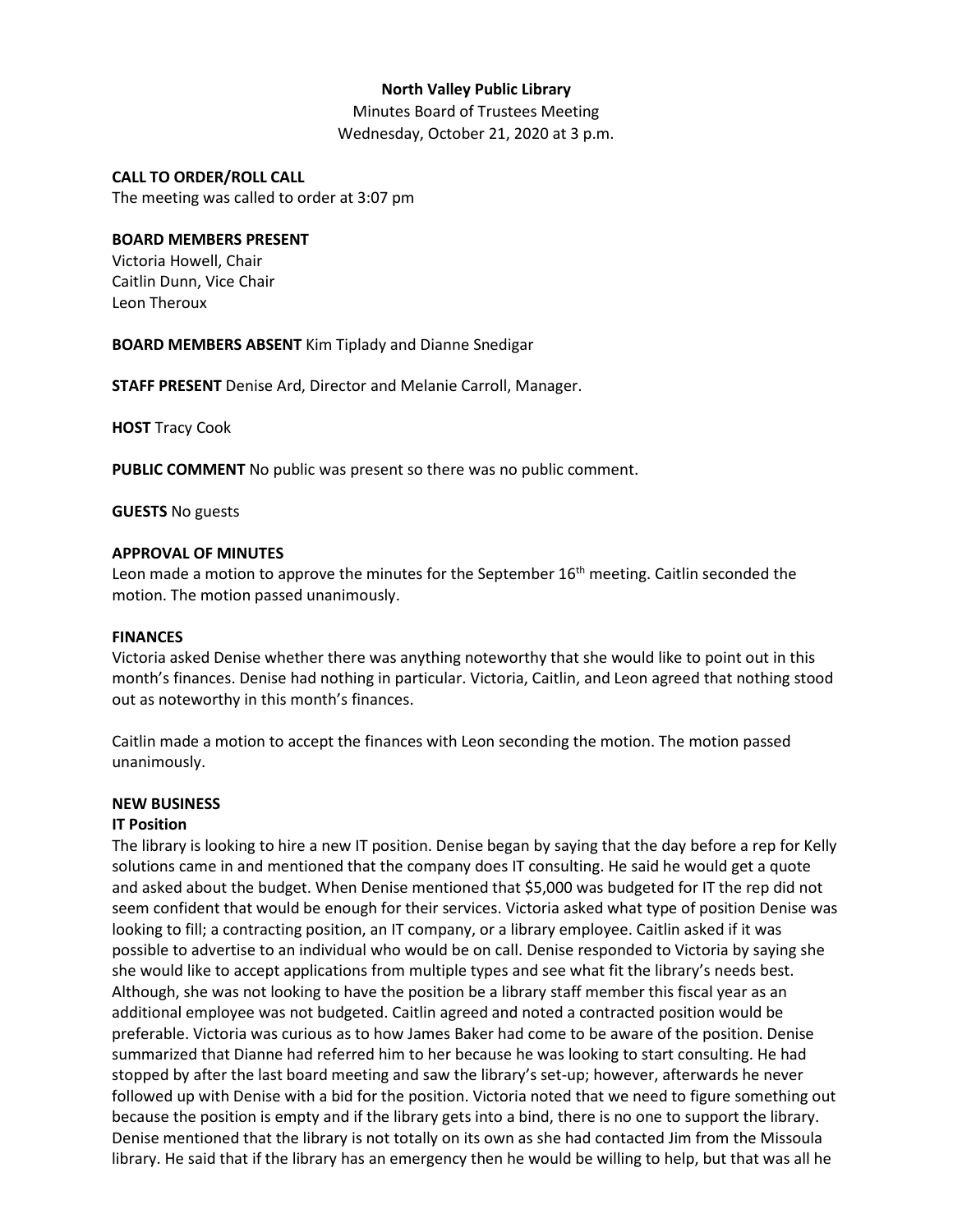could do. Victoria asked Denise to contact the companies that she had previously talked to again for a quote. Denise mentioned that she contacted the Bitterroot Library's contractors Top Down in Hamilton and they said they would not take on another client. She said the Town of Stevensville contractors, First Call were too expensive and did not do the support the library needed. Denise brought up Anders who covers the copier support for the library, also has an IT service, but again they would be expensive based off a previous quote. Victoria asked if Denise had contacted iTECHu and see if they could come look at the set-up and provide a quote. Leon said it seems that no matter who they contacted it would be expensive.

Denise was not sure where to advertise the position and asked the board for recommendations. Tracy offered some ideas that previous libraries had done like on the website, wired, or having an interested staff member get certified. She also suggested a company that the director at Mineral public library likes that is located in Billings and does remote support. She said she would get the information and pass it along to Denise. Caitlin suggested seeing if an individual might respond on Wired, Facebook, or website to see if anyone was interested. Tracy offered that the State Library has had success with college students in their last year. Denise said it might be too troublesome to train for a short-time. Also, that they can do damage if they do not know what they're doing. Tracy said the State had the same fears, so they asked the computer science professor for recommendations and had success that way. Victoria asked to proceed with the advertisements to see what kind of proposals they'd get. Leon and Caitlin agreed that was a good idea.

## **NEW BUSINESS**

#### **Purchasing new copier with payment station**

Leon asked the status of the current copier. Denise responded that it is on its way out and has had some major breakdowns and it was luckily under a service agreement, but it is time to replace it. Denise had asked Diana Griffin, a 'Friends' member, her opinion as she worked in that field. She recommended not keeping the copier past its end of service life as that is when things start to break. As the library cannot afford to have the copier break, Denise included it in this year's budget and presented the proposal to the board. Victoria and Leon support purchasing a new copier. Leon asked if the new copier would include a payment station and if Denise could explain the Envisionware software. Denise answered yes to the payment station which would be cash only. She explained that the Envisionware software stores the print job from the patron until they enter the code to pay and release their prints at a dedicated print computer. This would enable patrons to print in the library and be able to use mobile print as well. Victoria thought the mobile print function was neat. Leon offered that it seemed to him that the library needed a new one.

Leon made a motion to purchase a new copier with a payment station and Caitlin seconded the motion. The motion passed unanimously.

#### **NEW BUSINESS**

#### **Credit cards**

Leon was interested in knowing what the deal was with the credit cards; he was unsure as to why this was being discussed. Caitlin was also interested in the purpose behind having them. Denise responded that credit cards are something that patrons ask about, so she investigated it in order to provide the service to patrons. She also said that it would be a matter of convenience for patrons to be able to pay for fines and fees on the spot rather than having to leave and go get cash and come back. She went further to say it was not absolutely necessary, although some of the staff have asked for it as well. Leon asked Victoria about the square card option since she mentioned at the last meeting that she uses one. Victoria answered that the Bitterroot Star uses it for mobile payments and thought it would make sense for the library to use versus the other credit card system the Star uses. Denise was asked how often patrons ask if the library takes credit cards. She deferred to Melanie who responded at least 5 a month, if not more. Denise suggested they put off deciding anything until next month's meeting so the staff can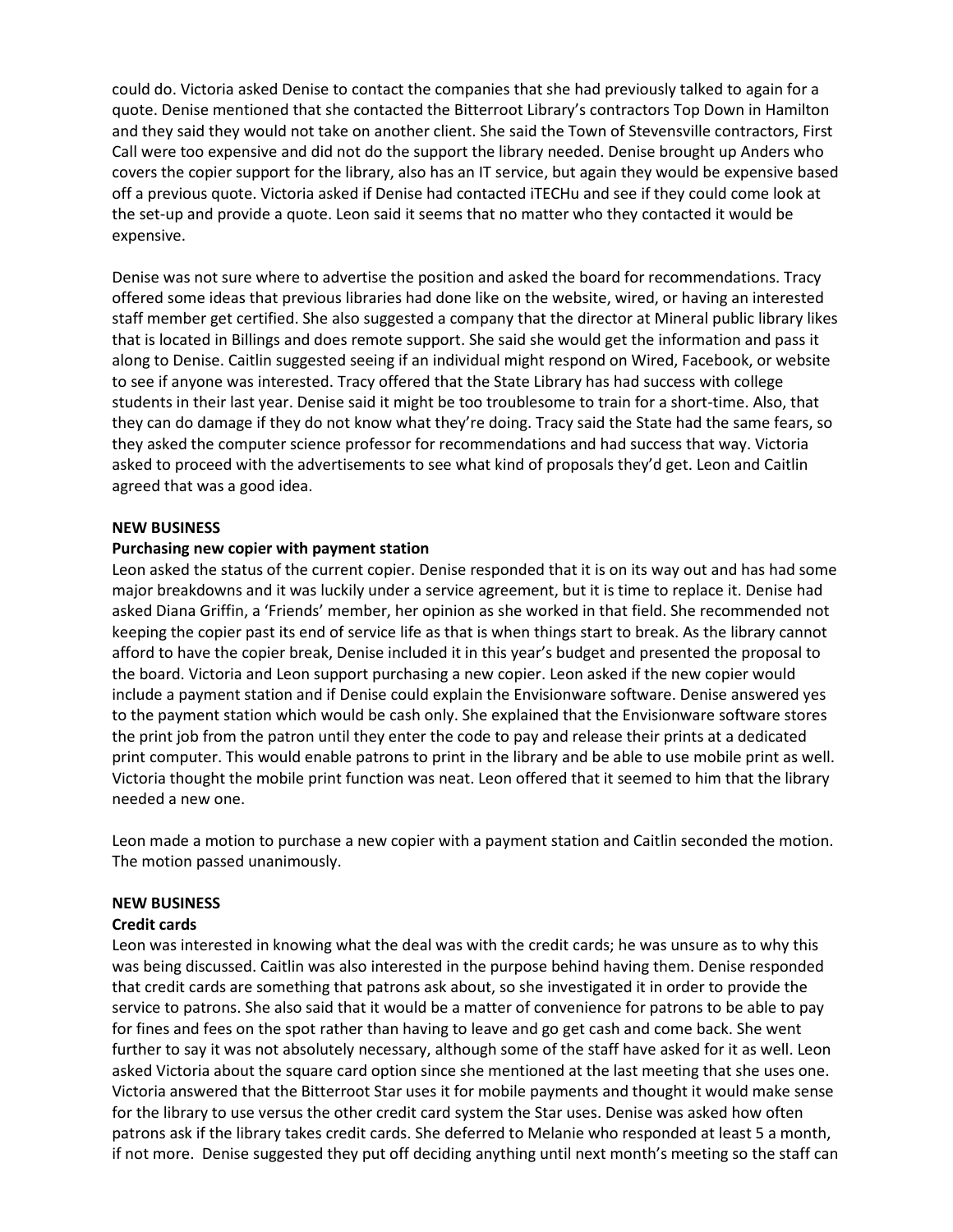gather data about the frequency in which it comes up. Leon suggested to table it until next month and is concerned about the additional fees. Victoria agreed that the staff should record the data. It was asked for charges over \$10 and only those who ask be recorded.

## **NEW BUSINESS**

**Disposal and Sale of Surplus Library Equipment and Furniture Policy- Review and update as necessary** Last meeting, the board wanted to review the Disposal and Sale of Surplus Library Equipment and Furniture policy. After review, Leon and Caitlin believe the policy is fine the way that it is currently written. No changes were made.

Denise mentioned the library will be holding a teen giveaway for the remaining old library computers. Victoria thought that was a nice idea and was interested to know how patrons would respond.

## **NEW BUSINESS**

## **Personnel Policy update to get rid of general sick pool and just keep direct sick leave grant**

Denise suggested the library change its personnel policy to remove the general sick pool and turn it into a direct sick leave grant. Victoria, Leon, and Caitlin thought that it made sense to do so. Denise was able to split all but four hours from the pool between all staff members, and asked the board what should happen with the remaining hours. Victoria suggested to divide it further. Denise suggested dividing it by hours worked. The board members agreed to dividing it by hours worked.

Caitlin moved to update the personnel policy to replace the general sick pool with a direct sick leave grant and to divide the remaining hours, according to the most hours worked. Leon seconded the motion. The motion passed unanimously.

#### **ONGOING & UNFINISHED BUSINESS COVID-19 POLICIES AND PROCEDURES**

## **Nancy Bevins thinks presenters should not be required to wear masks**

Denise brought before the board a request from staff member, Nancy Bevins, for adult programmers to be able to present programs without wearing a mask. Victoria stated that if the presenter was alone in the community room then they would not have to wear a mask, but if there were other people (like Nancy) then they would have to wear one. She stated that not wearing a mask with other people present goes against the current board policy for COVID-19. Denise said that Nancy felt that presenters were often hard to hear for patrons, especially those with hearing issues, due to muffled sounds. She also mentioned that the governor was not requiring masks for presenters, but was not sure if that was due to larger venues. Victoria said that the policy was not only to follow the state mandate, but to follow our policy. Leon looked up the governor's policy, and said that the presenters not wearing a mask had to be at least 25 feet away from the crowd. He was not sure of the dimensions of the community room if the 25 feet would be possible. Leon also asked whether the library had a speaker system in the Community Room so that the speaker's voice could be projected. Denise said that they did and that she would pass along to Nancy to have presenters use the microphones. Victoria commented that the Town (who uses the room for meetings) videos meetings as well as use microphones with masks and that you can hear them fine.

Caitlin was curious as to if there was any more patron feedback regarding the mask policy, either positive or negative. Denise answered that there was nothing too crazy, maybe some light grumbling. Overall, she notices more compliments then anything. Leon responded that he thinks the board did a good job by enforcing a mask policy early on in the pandemic.

Victoria asked if the library had more in-person attendees or Zoom attendees during programs. Denise answered with mostly Zoom. She went on to say that the library had success with some outdoor programming, but as the weather is getting colder there is less opportunity. Teens definitely attend